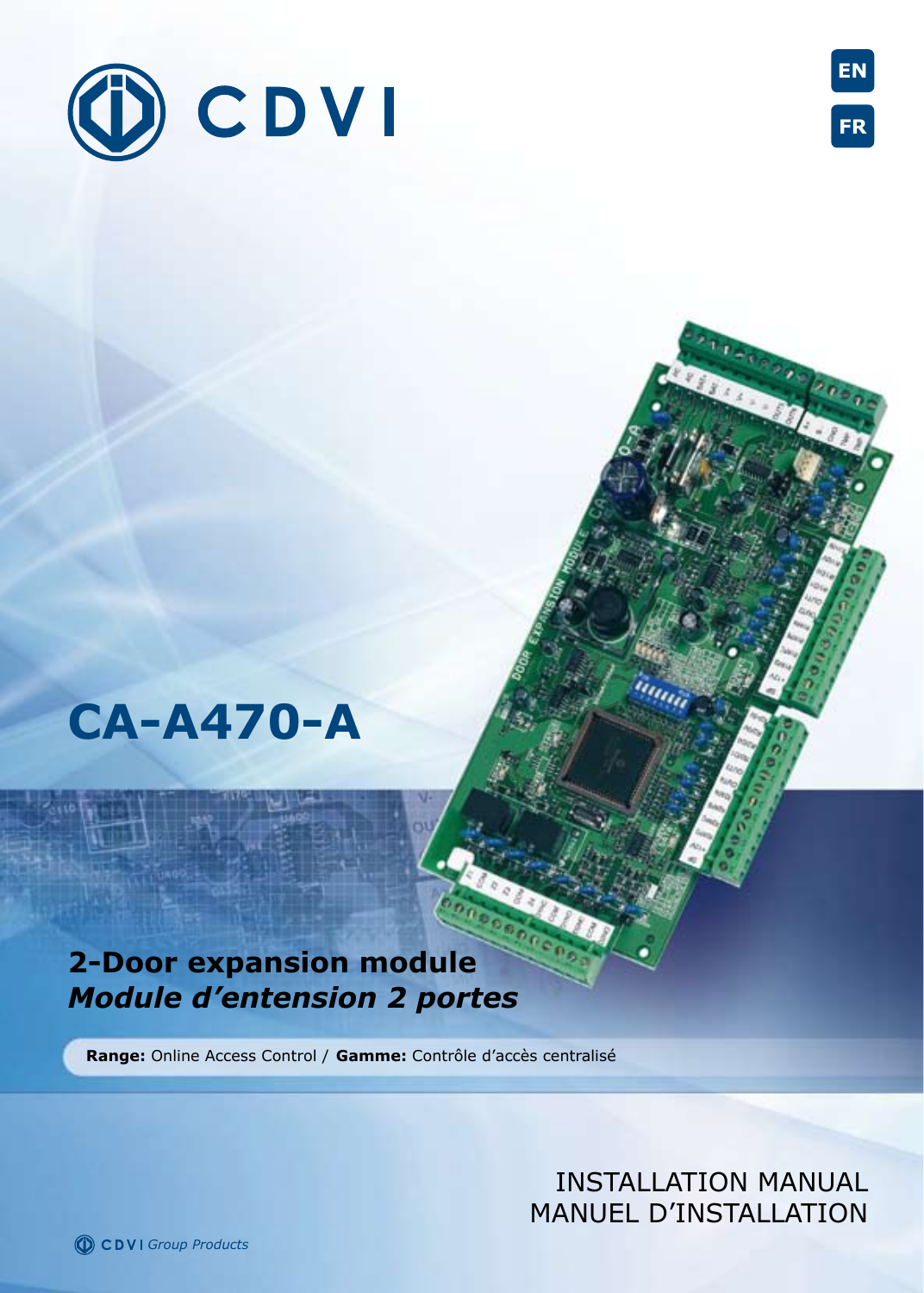#### **INTRODUCTION**

Connected to the CT-V900-A controller's expansion bus, Maximum 3 per controller, the 2-Door Expansion Module (CA-A470-A) supports two readers, two BCD keypads, four zone inputs, 6 outputs and two locking devices.

### **SPECIFICATIONS**

| <b>Readers:</b>      | - connect 2 per module                                                                           |
|----------------------|--------------------------------------------------------------------------------------------------|
| Keypads:             | - connect 2 per module                                                                           |
| Inputs:              | - 4 standard without ATZ,                                                                        |
|                      | - 1 tamper                                                                                       |
| Outputs:             | - 6 (open collector) 50mA                                                                        |
|                      | Sink                                                                                             |
| <b>Lock Outputs:</b> | - 2 lock outputs                                                                                 |
|                      | (Form C relays)                                                                                  |
|                      | - each: 15A @ 28VDC                                                                              |
|                      | (resistive)                                                                                      |
| <b>AC Power:</b>     | - 16VAC, 40VA max.                                                                               |
| <b>Frequency:</b>    | - 50Hz/60Hz                                                                                      |
| <b>Aux. Current:</b> | - 500mA (max.)                                                                                   |
| <b>Battery:</b>      | - 12VDC, 7Ah                                                                                     |
|                      | - low battery $= 10.2$ VDC                                                                       |
|                      | - low battery restore =                                                                          |
|                      | 12.2VDC                                                                                          |
|                      | - low battery cut-off =                                                                          |
|                      | 8.5VDC                                                                                           |
|                      | <b>Communication:</b> - expansion bus (E-Bus),                                                   |
|                      | RS-485, Plug and Play,                                                                           |
|                      | 3 modules per CT-V900-A                                                                          |
|                      | <b>Operating temp.:</b> $-5^{\circ}$ C to 55 $^{\circ}$ C (411 $^{\circ}$ F to 133 $^{\circ}$ F) |
|                      |                                                                                                  |



#### *DIP Switches*

*In order for new DIP switch settings to take effect, the 2-Door Expansion Module's power must be disconnected and then reconnected.*

#### **Assign Address (1 and 2)**



 $\sqrt{\frac{1}{2}}$  DIP switches 1 and 2 determine the 2-Door Expansion Module's address in the network, regardless of the order that they are connected to the controller. Centaur recognizes the doors according to the DIP switch settings as shown in Figure 1.



#### **Lock State during Communication Failure**

Door 8 Door 7

S DIP switches 3 and 4 determine the state of Lock #1 and Lock #2 ONLY during a communication failure between the 2-Door Expansion Module and the controller (CT-V900-A). Normally, the lock outputs follow the Lock Control for the CT-V900-A. Therefore, the DIP switches should have the same setting as the Lock Control for the corresponding doors in Centaur.

 $Lock #1 = DIP$  switch 3  $Lock #2 = DIP$  switch 4

*Figure 1: Setting the network address*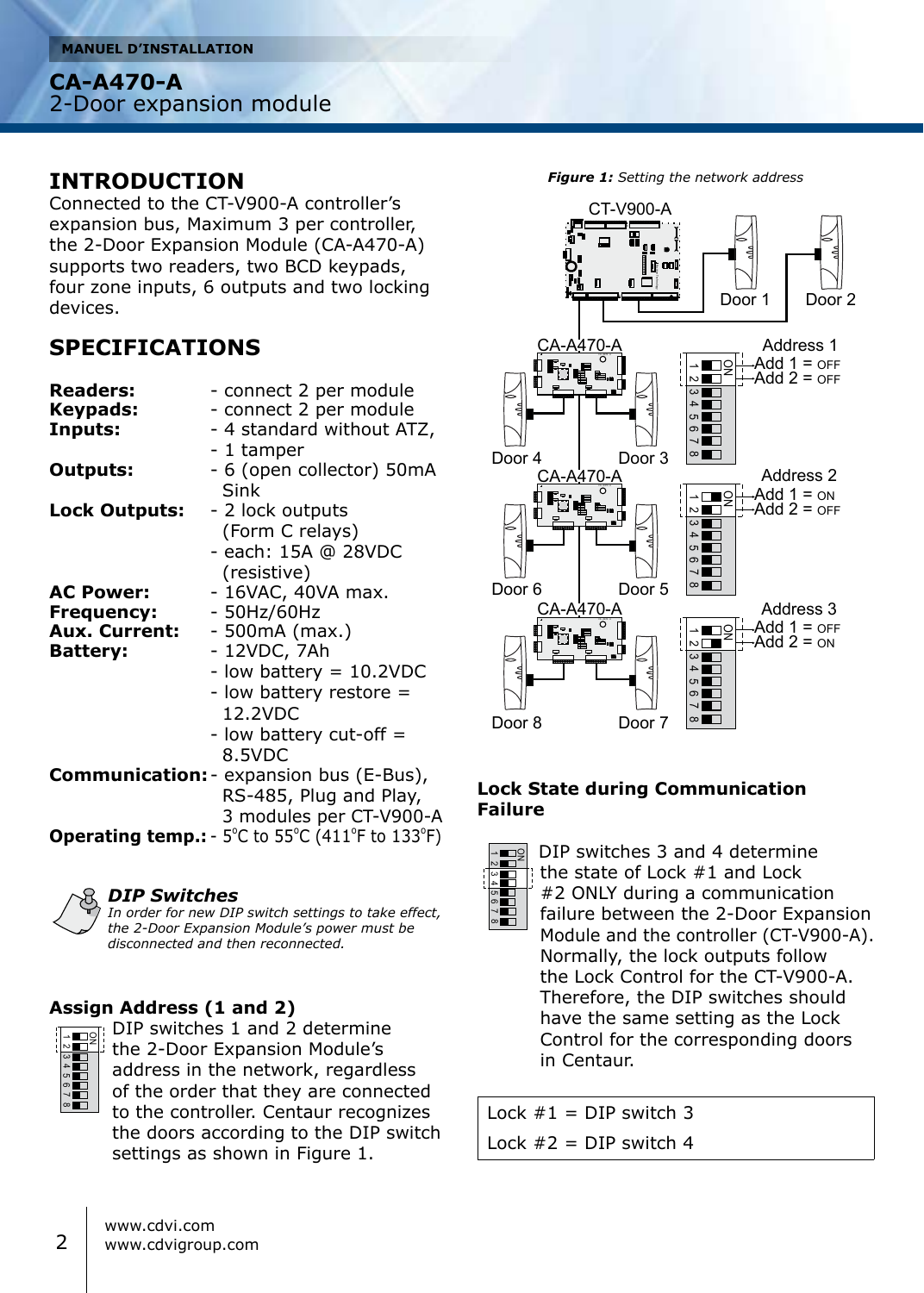#### **CA-A470-A** 2-Door expansion module

| NFF = | De-energized:<br>During a communication failure, the<br>normal state of the lock output is<br>De-energized. When Lock #1 or Lock<br>#2 is activated, power is <b>applied</b><br>to the corresponding lock output to<br>unlock the door. Activation depends<br>on the setting of the DIP switches 5<br>& 6 (Access during Communication<br>Failure). |
|-------|-----------------------------------------------------------------------------------------------------------------------------------------------------------------------------------------------------------------------------------------------------------------------------------------------------------------------------------------------------|
| ON =  | Energized:<br>During a communication failure, the<br>normal state of the lock output is<br>Energized. When Lock #1 or Lock<br>#2 is activated, power is removed<br>from the corresponding lock output to<br>unlock the door. Activation depends<br>on the setting of the DIP switches 5<br>& 6 (Access during Communication<br>Failure).            |

**De-energized**: no power in normal state; requires power to activate.

 **Energized**: power in normal state; remove power to activate.

#### **Access during Communication Failure (5 and 6)**



 DIP switches 5 and 6 determine the access to the protected doors during a communication failure.

| <b>Switch</b>  | Setting                                     | <b>During a Communication</b><br><b>Failure:</b>                                                          |
|----------------|---------------------------------------------|-----------------------------------------------------------------------------------------------------------|
| g<br>ပ္စ       | $5 =$ off<br>$(0)$<br>6 = off<br>(0)        | "No Card"<br>Access is denied to all cards and<br>doors<br>are locked until communication is<br>restored. |
| জা⊒<br>$\circ$ | $5 = \text{on} (1)$<br>$6 = \text{off} (0)$ | "2 Cards"<br>Access is granted only when 2<br>cards of<br>a valid format are presented to the<br>reader.  |
| $\overline{2}$ | $5 =$ off<br>(0)<br>$6 = on$<br>(1)         | "All Cards"<br>Access is granted when any card<br>with<br>a valid format is presented to the<br>reader.   |

| $5 = \text{on}$<br>$6 =$ on | "Unlock Door"<br>Doors are unlocked until<br>communication<br>is restored. |
|-----------------------------|----------------------------------------------------------------------------|
|-----------------------------|----------------------------------------------------------------------------|

#### **Activate Output on Communication Failure (7)**

 DIP switch 7 determines if OUT5 and OUT6 will pulse during a communication failure.

When DIP switch 7 placed in the "ON" position, the outputs on the device(s)

connected to the OUT5 and OUT6 terminals will pulse. For example, the buzzer on the reader can pulse to advise users that a communication failure has occurred.

#### **DIP Switch (8)**

For future use.

#### **EOL Jumper**

Place the EOL jumper ON if the 2-Door Expansion Module is at the beginning (Start Point) or at the end (End Point) of the E-bus Network (see Figure 2). Otherwise, place the EOL jumper OFF.

*Figure 2: Setting the Jumpers*

START POINT **EOL Jumper** CT-V900-A  $EOL = On$ 급 **High/Low Bias Jumpers** END POINT  $A+ = I$  nw  $B = Low$ CA-A470-ACA-A470-ACA-A470-A $-$ CA - A470 - A  $-$  A470  $-$ **EOL Jumper EOL Jumper EOL Jumper**  $E(Y) = Y$  $E(t) = 0$ ff  $E(1) = 0n$ **High/Low Bias High/Low Bias High/Low Bias Jumpers Jumpers Jumpers**  $A+$  = High  $A+$  = High  $A+$  =  $High$  $B = High$  $B - =$  High  $B - =$  High

#### **High/Low Bias Jumpers**

Place the A+ and B- jumpers on LOW only if the 2-Door Expansion Module is at the beginning (Start Point) of the E-bus Network. Otherwise, place the A+ and B- jumpers on HIGH (see Figure 2 and Figure 3).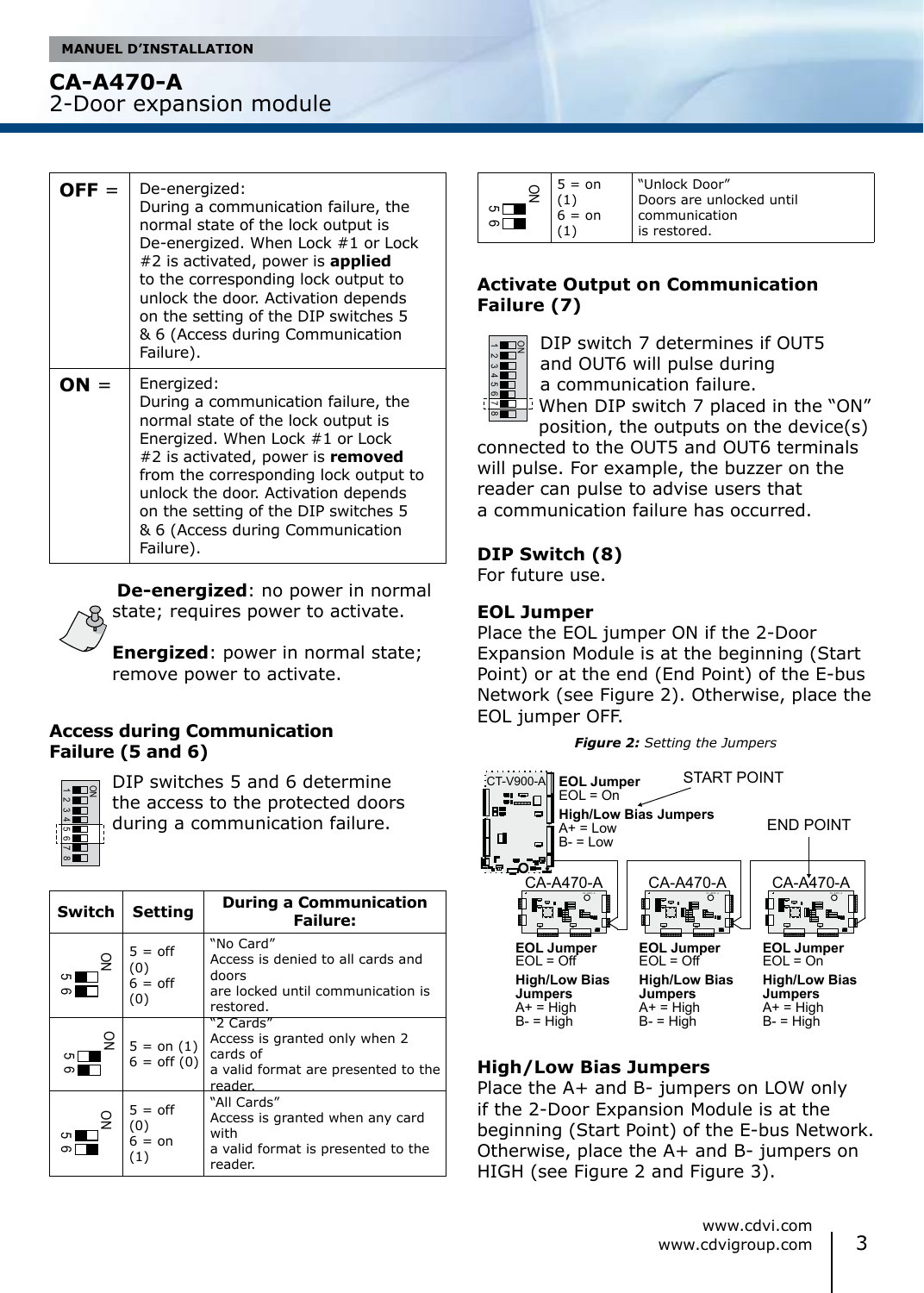#### **MANUEL D'INSTALLATION**

#### **CA-A470-A** 2-Door expansion module

*Figure 3: Setting the A+ and B- jumpers*



#### **350mA/700mA Battery Charging Jumper**

The 350mA/700mA Jumper allows you to select the charging current for the backup battery of the 2-Door Expansion Module. Charging the battery at 350mA takes longer, but consumes less power. Charging the battery at 700mA takes less time, but consumes more power.

*Figure 4: Setting the 350mA/700mA jumper*







#### **Programming in Centaur**

Using the Centaur Access Control Software, program the inputs, outputs, readers, and keypads connected to the 2-Door Expansion

*Figure 5: CA-A470-A indicators* Green "lock#1" and "lock #2" LEDs: Green "STATUS" LED: ON = Relay activated. Flash = Module OK Slow flash =  $Commonization failure$ (see also "comm" LED) CA-A470-A 2-Door Expansion Module AC AC ,,,,,,, LOCK#1 BAT+ + BAT- $800000000000$ D1NC V+ COM V+ JP120 COMM LOCK#2 D1NO V-350mA/700mA CHECK BATT BATT TRBL V-D2NC 8 ONOUT5 COM SWITCH OUT6 SW1 ADD 1 D2NO SW2 ADD 2 SW3 L1Energize Z1  $ON =$ SW4 L2Energize COM SW5 BACKUP1 SW6 BACKUP2 A+

Module. The options are explained in the *Centaur Access Control Software Reference Manual*. Centaur will identify the 2-Door Expansion Module by its address, DIP Switches 1 & 2, and will recognize the devices as follows:

|                  | Address 1 | Address 2 | <b>Address 3</b> |
|------------------|-----------|-----------|------------------|
| Doors            |           |           |                  |
| Keypad/Reader 1  | Door 3    | Door 5    | Door 7           |
| Keypad/Reader 2  | Door 4    | Door 6    | Door 8           |
| <b>Inputs</b>    |           |           |                  |
| Z1               | Input 17  | Input 21  | Input 25         |
| Z <sub>2</sub>   | Input 18  | Input 22  | Input 26         |
| Z <sub>3</sub>   | Input 19  | Input 23  | Input 27         |
| Z4               | Input 20  | Input 24  | Input 28         |
| Outputs          |           |           |                  |
| OUT <sub>1</sub> | Output 7  | Output 13 | Output 19        |
| OUT <sub>2</sub> | Output 8  | Output 14 | Output 20        |
| OUT3             | Output 9  | Output 15 | Output 21        |
| OUT <sub>4</sub> | Output 10 | Output 16 | Output 22        |
| OUT5             | Output 11 | Output 17 | Output 23        |
| OUT6             | Output 12 | Output 18 | Output 24        |



Doors cannot be defined as **Door Type** Elevator (**Door Properties** window, **General** tab, **Door Type**: **Elevator**) and the module does not support Interlock Inputs (**Door Properties** window, **Inputs and Outputs** tab, **Interlock Input**).

 Other modules in the system cannot activate the 2-Door Expansion Module's outputs. The 2-Door Expansion Module does not support Zone Doubling (see Figure 6).



www.cdvi.com www.cdvigroup.com

SP +12V R2/KPD R2/KPC R2/KPB R2/KPA

COM Z4

BACKUP

NO CARD

2 CARDS ALL CARDS UNLOCK DOOR 0 1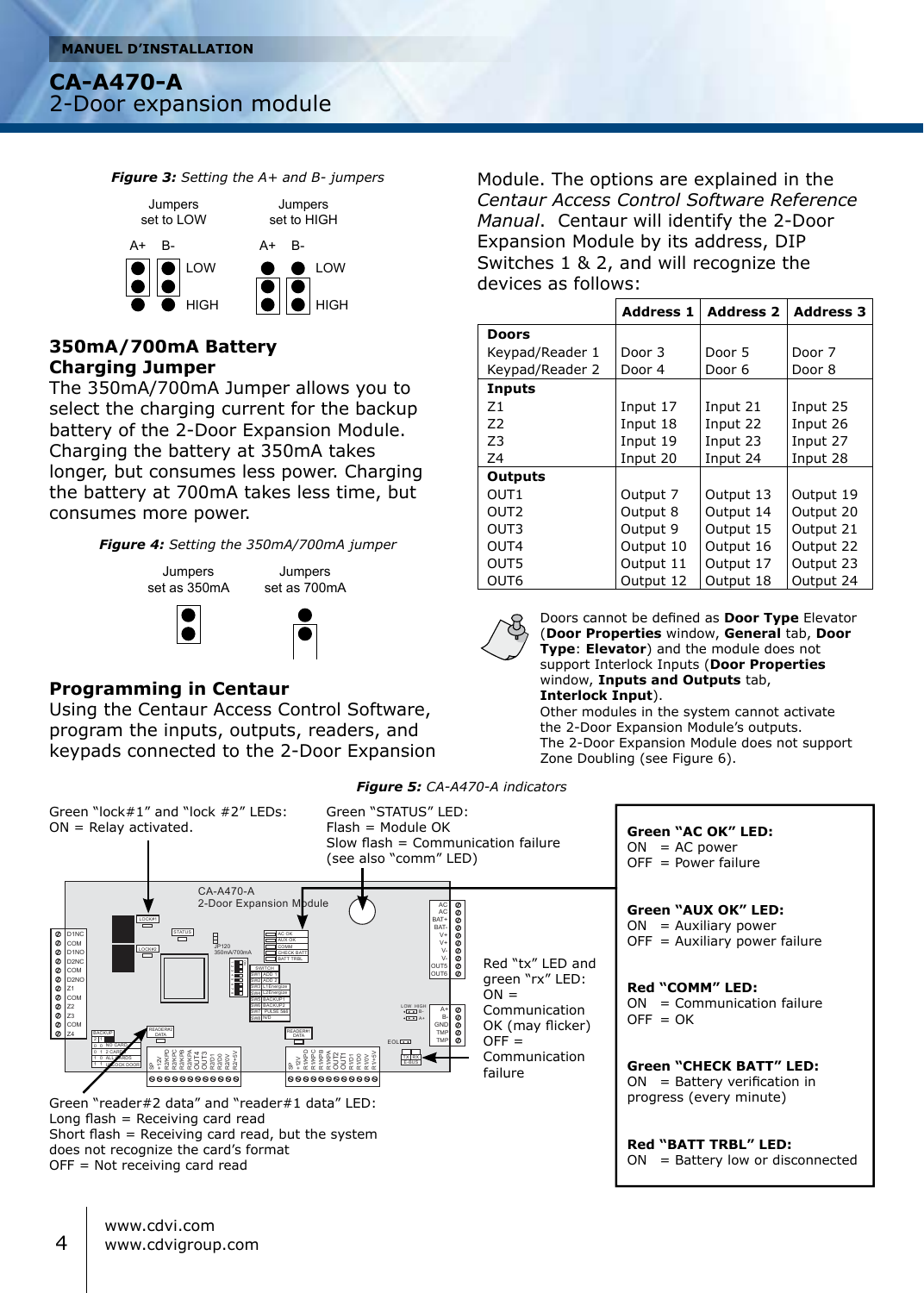**1**

**2**

**3**

#### **CA-A470-A** 2-Door expansion module

The reader LEDs can be used to verify the reader's connections and programming. If no flashing occurs when *a card is presented to the reader, the reader may be installed incorrectly. A short fl ash indicates that the reader is correctly installed, but the card is the wrong type or that the reader was incorrectly programmed.*





stand-alone mode

5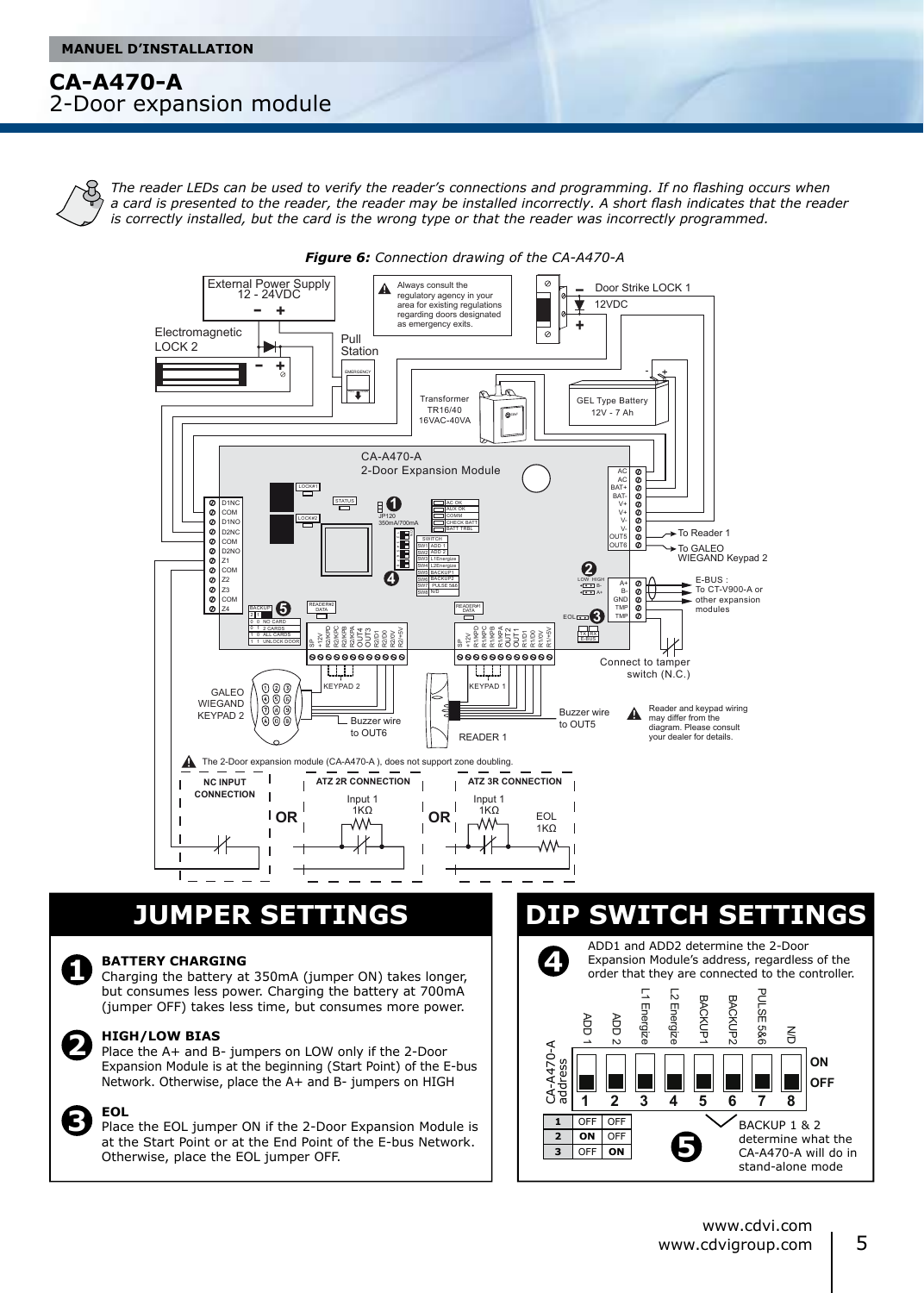#### **INTRODUCTION**

Connecté au bus d'extension du contrôleur CT-V900-A, 3 au maximum devant être prévus par contrôleur, le module d'extension 2 portes (CA-A470-A) peut accepter deux lecteurs, deux claviers BCD, quatre entrées de zone, 6 sorties et deux dispositifs de verrouillage.

| <b>Lecteurs</b>                  | - 2 par module                                                                                                                     |  |
|----------------------------------|------------------------------------------------------------------------------------------------------------------------------------|--|
| <b>Claviers</b>                  | - 2 per module                                                                                                                     |  |
| <b>Entrées</b>                   | - 4 en standard sans ATZ,<br>- 1 contact défaut BUS                                                                                |  |
| <b>Sorties</b>                   | - 6 collecteurs ouverts,<br>50 <sub>m</sub> A                                                                                      |  |
| <b>Sorties</b><br>verrouillage   | - 2 sorties de verrouillage<br>N.0/N.F<br>- (15A / 28VDC)                                                                          |  |
| <b>Alimentation AC</b>           | - 16 V AC, 40 V A max.                                                                                                             |  |
| <b>Frequences</b>                | - 50 Hz/60 Hz                                                                                                                      |  |
| Courants<br>auxiliaires          | - 500 mA (max.)                                                                                                                    |  |
| Batterie                         | - 12 V DC, 7Ah<br>- Pile faible $= 10.2$ VDC<br>- Pile faible rétablie =<br>12.2VDC<br>- Point de coupure de la<br>$pile = 8.5VDC$ |  |
| <b>Communication</b>             | - E-Bus, RS-485,<br>Plug and Play,<br>3 modules par CT-V900-A                                                                      |  |
| Température de<br>fonctionnement | - 5°C to 55°C (411°F to 133°F)                                                                                                     |  |

#### **SPECIFICATIONS**



#### *Micro-switchs*

Afin de pouvoir activer les nouvelles positions *des micro-switchs, l'alimentation du module d'extension 2 portes doit être coupée, puis rétablie.* 

#### **Adresse attribuée (1 et 2)**



g Les micro-switchs 1 et 2 déterminent l'adresse du module d'extension 2 portes sur le réseau, quel que soit l'ordre de leur connexion au contrôleur. Centaur reconnaît les portes d'après les positions des

 micro-switchs, comme présenté sur l'illustration 1.

#### *Illustration 1 : Sélection de l'adresse réseau*



#### **Verrouillage en cas de défaillance de communication**

ş Les micro-switchs 3 et 4 déterminent l'état des dispositifs de verrouillage 1 et 2 SEULEMENT en cas de défaillance de communication entre le module d'extension 2 portes et le contrôleur

(CT-V900-A). Les sorties des dispositifs de verrouillage suivent normalement la commande de verrouillage pour le CT-V900-A. Les micro-switchs doivent par conséquent avoir la même position que la commande de verrouillage pour les portes correspondantes sur Centaur.

Verrouillage  $1 =$  Micro-switch 3 Verrouillage 2 = Micro-switch 4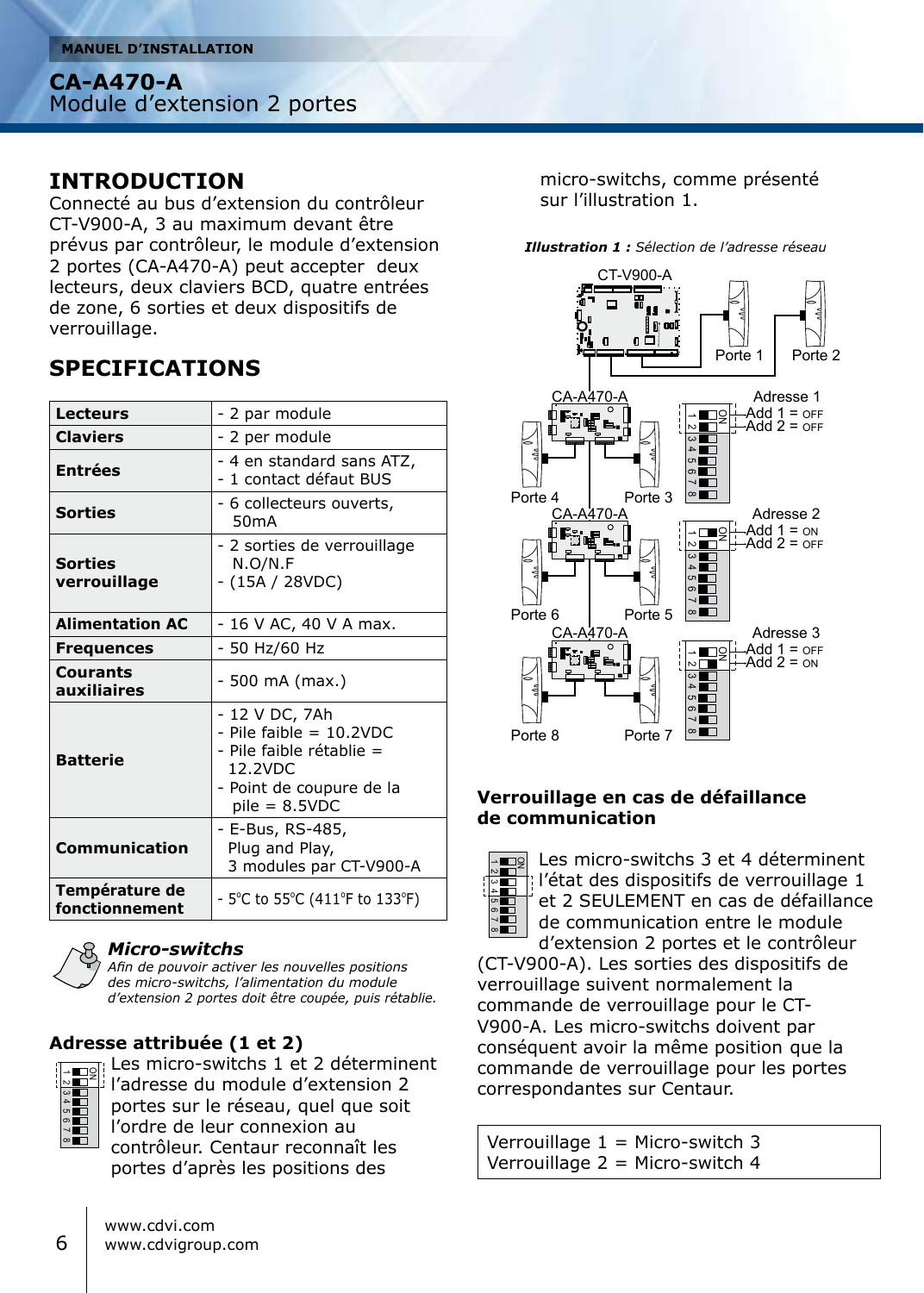#### **CA-A470-A** Module d'extension 2 portes

| NFF = | Hors tension:<br>En cas de défaillance de<br>communication, le contact de sortie<br>du verrouillage est normalement hors<br>tension. Lorsque le verrouillage 1 ou<br>2 est activé, la tension est appliquée<br>sur la sortie correspondante du<br>verrouillage pour déverrouiller la porte.<br>L'activation dépend de la position des<br>micro-switchs 5 et 6 (Accès pendant la<br>défaillance de communication).                      |
|-------|----------------------------------------------------------------------------------------------------------------------------------------------------------------------------------------------------------------------------------------------------------------------------------------------------------------------------------------------------------------------------------------------------------------------------------------|
| ON.   | Sous tension:<br>En cas de défaillance de<br>communication, le contact de sortie<br>du verrouillage est normalement<br>sous tension. Lorsque le verrouillage<br>1 ou 2 est activé, l'alimentation est<br>coupée au niveau du contact de sortie<br>du verrouillage correspondant pour<br>déverrouiller la porte. L'activation<br>dépend de la position des micro-<br>switchs 5 et 6 (Accès pendant la<br>défaillance de communication). |

#### **Hors tension :** absence

 d'alimentation à l'état normal ; il faut rétablir l'alimentation

pour activer.

 **Sous tension :** alimentation à l'état normal ; il faut couper l'alimentation pour activer.

#### **Accès pendant une défaillance de communication (5 et 6)**



 Les micro-switchs 5 et 6 déterminent l'accès aux portes protégées pendant une défaillance de communication.

| <b>Switch</b>      | <b>Position</b>                            | Pendant une défaillance de<br>communication:                                                                                                   |  |
|--------------------|--------------------------------------------|------------------------------------------------------------------------------------------------------------------------------------------------|--|
| $\geq$<br>CT.<br>თ | $5 = \text{off}(0)$<br>$6 = \text{off}(0)$ | "Pas de Carte"<br>Les accès sont refusés à toutes les<br>cartes et portes et sont fermées<br>jusqu'à ce que la communication<br>soit retablie. |  |
|                    | $5 = on(1)$<br>$6 = \text{off}(\vec{0})$   | "2 Cartes"<br>L'accès est validé pour 2 cartes<br>habilitées, présentées sur le lecteur                                                        |  |

| ラ | $5 = off(0)$<br>$6 =$ on $(1)$      | "Toutes cartes"<br>L'accès est validé pour toutes les<br>cartes habilitées, présentées sur<br>le lecteur |
|---|-------------------------------------|----------------------------------------------------------------------------------------------------------|
| ¥ | $5 = on (1)$<br>$6 = \text{on} (1)$ | "Déverrouillage porte"<br>Les portes sont fermées jusqu'à<br>ce que la communication soit<br>retablie.   |

#### **Activer la sortie pendant une défaillance de communication (7)**

S Le micro-switch 7 détermine si la SORTIE 5 et la SORTIE 6 vont être activées pendant une défaillance de  $\ddot{\nu}$  communication. Si le micro-switch 7 est sur la position "ON", les sorties du (des)

périphérique(s) raccordé(s) aux bornes SORTIES 5 et 6 vont être activées. L'avertisseur sonore du lecteur pourra ainsi se déclencher pour avertir les utilisateurs de la survenance d'un défaillance de communication.

#### **Micro-switch (8)**

Réservé pour une utilisation future.

#### **Cavalier EOL**

Positionnez le cavalier EOL sur ON si le module d'extension 2 portes se trouve au début (point de départ) ou à l'extrémité (point extrême) du réseau E-bus (voir illustration 2). Sinon, positionnez le cavalier EOL sur OFF.



#### **Polarisation élevée / faible des cavaliers**

Placez les cavaliers A+ et B- sur polarisation FAIBLE (LOW) seulement si le module d'extension 2 portes se trouve au début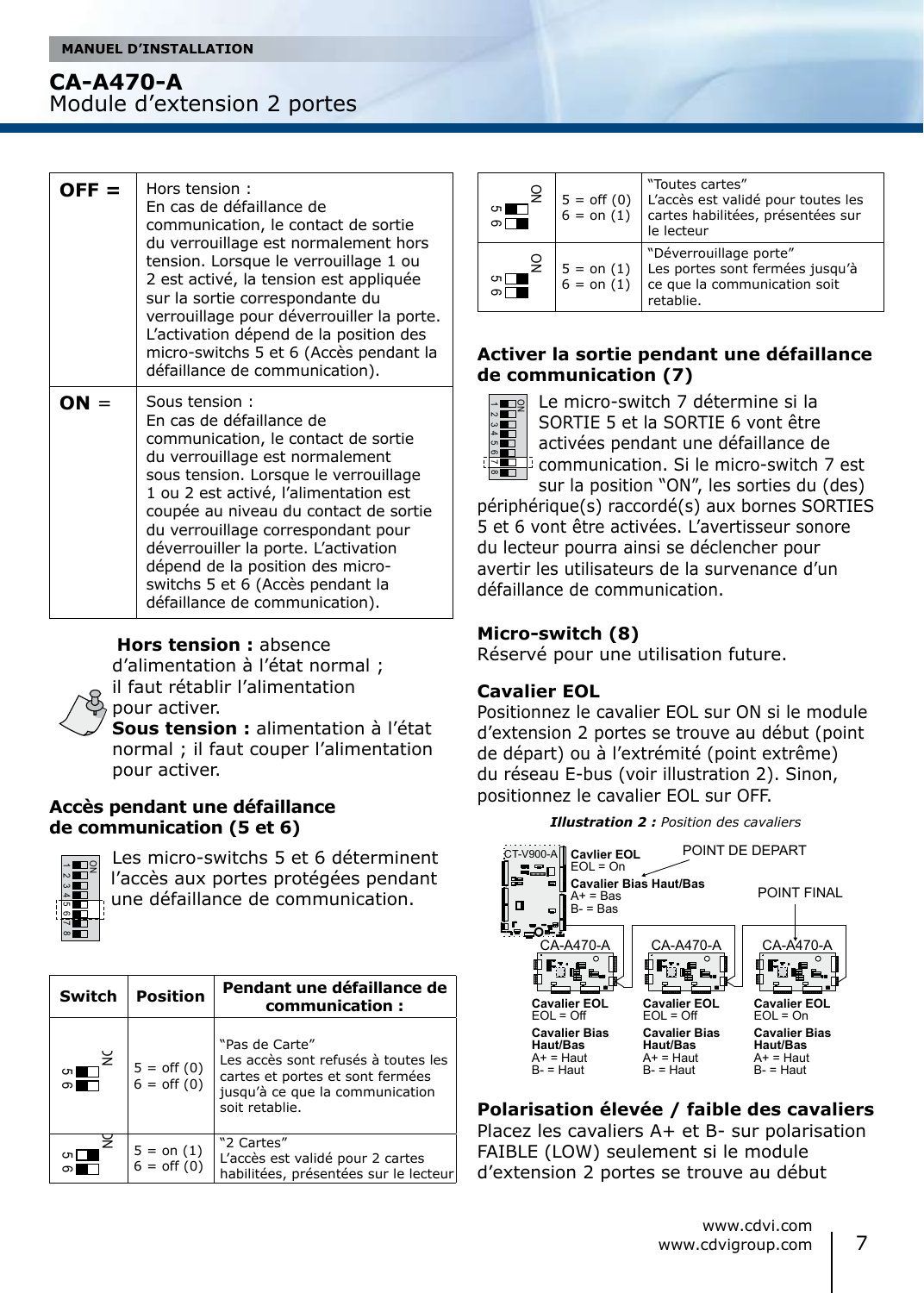(point de départ) du réseau E-bus. Sinon, placez les cavaliers A+ et B- sur polarisation ELEVEE (HIGH) (voir illustrations 2 et 3).

*Illustration 3 : Position des cavaliers A+ et B-*



#### **Cavalier 350 mA/700 mA de mise en charge de la batterie**

Le cavalier 350 mA / 700mA vous permet de sélectionner l'intensité de charge pour la batterie de secours du module d'extension 2 portes. La mise en charge de la batterie à 350 mA prend plus de temps, mais permet de consommer moins d'énergie, tandis que sa mise en charge à 700 mA prend moins de temps, mais pour une dépense d'énergie plus élevée.

*Illustration 4 : Position du cavalier 350 mA / 700 mA*



#### **Programmation de Centaur**

Lors de l'utilisation du logiciel de contrôle d'accès Centaur, programmez les entrées, les sorties, les lecteurs et les claviers connectés

au module d'extension 2 portes. Les options sont expliquées dans le Manuel de référence du logiciel de contrôle d'accès Centaur. Centaur va reconnaître le module d'extension 2 portes d'après son adresse, les micro-switchs 1 et 2, et va reconnaître les périphériques dans les conditions suivantes :

|                   | <b>Adresse 1</b> | <b>Adresse 2</b> | <b>Adresse 3</b> |
|-------------------|------------------|------------------|------------------|
| Portes            |                  |                  |                  |
| Clavier/Lecteur 1 | Porte 3          | Porte 5          | Porte 7          |
| KClavier/Lecteur2 | Porte 4          | Porte 6          | Porte 8          |
| Entrées           |                  |                  |                  |
| Z1                | Entrée 17        | Entrée 21        | Entrée 25        |
| Z <sub>2</sub>    | Entrée18         | Entrée 22        | Entrée 26        |
| 73                | Entrée 19        | Entrée 23        | Entrée 27        |
| Z4                | Entrée 20        | Entrée 24        | Entrée 28        |
| <b>Sorties</b>    |                  |                  |                  |
| OUT <sub>1</sub>  | Sortie 7         | Sortie 13        | Sortie 19        |
| OUT <sub>2</sub>  | Sortie 8         | Sortie 14        | Sortie 20        |
| OUT3              | Sortie 9         | Sortie 15        | Sortie 21        |
| OUT <sub>4</sub>  | Sortie 10        | Sortie 16        | Sortie 22        |
| OUT5              | Sortie 11        | Sortie 17        | Sortie 23        |
| OUT6              | Sortie 12        | Sortie 18        | Sortie 24        |

Les portes ne peuvent être définies en tant que Type de porte Ascenseur (fenêtre Propriétés de Porte, onglet Général, Type de porte : Ascenseur) et le module n'accepte pas les entrées asservies (fenêtre Propriétés de porte, onglet Entrées et Sorties, Entrées asservies).

Les autres modules du système ne peuvent activer les sorties du module d'extension 2 portes. Le module d'extension 2 portes n'accepte pas le doublage de zone (voir illustration 6).



Flash court = Réception de la lecture carte mais le système ne reconnait pas le format de la carte

OFF = Pas de réception de lecture de la carte

www.cdvi.com www.cdvigroup.com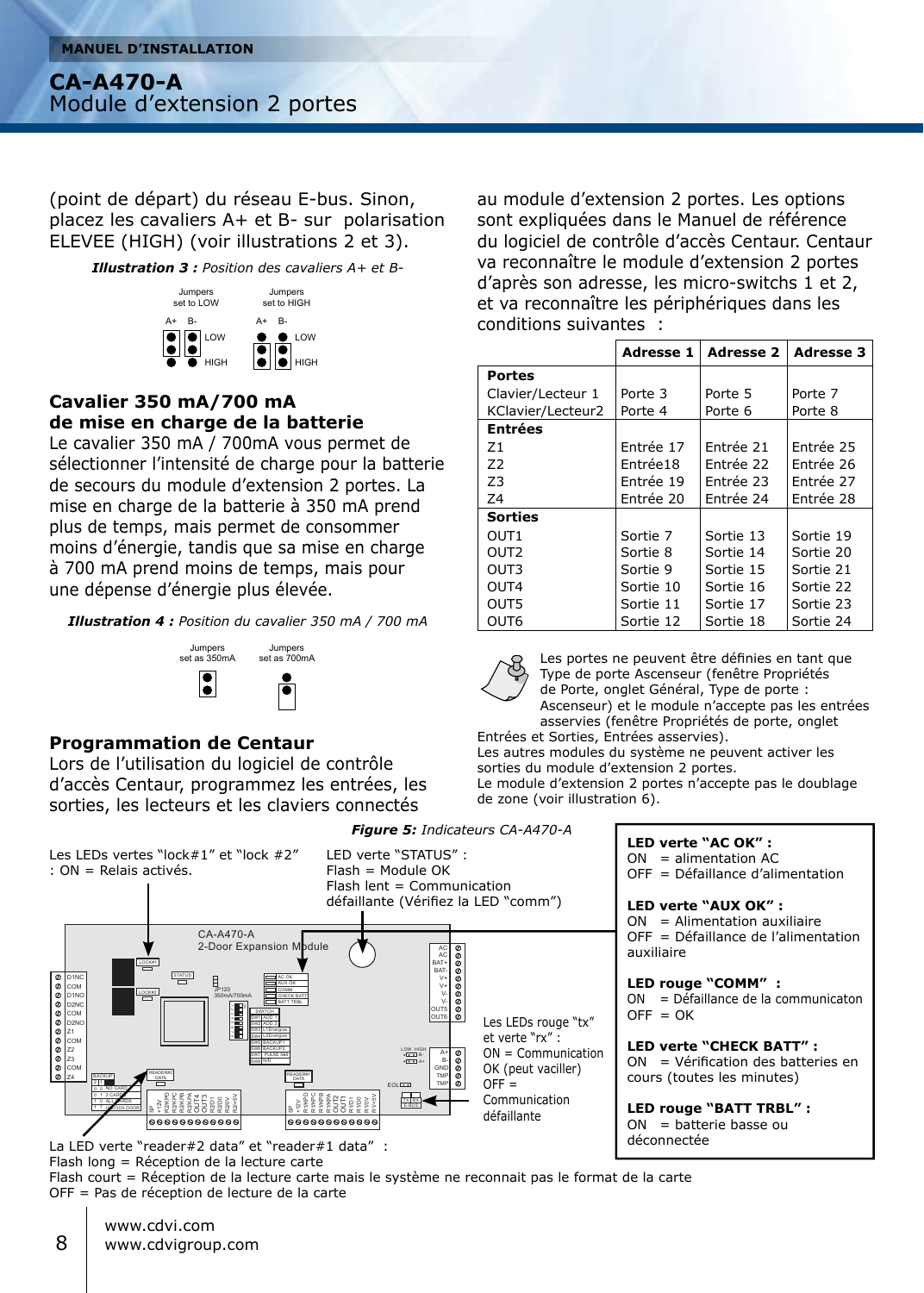#### **CA-A470-A** Module d'extension 2 portes

Les voyants DEL de lecteur permettent de vérifier les connexions et la programmation de celui-ci. Le fait que les voyants ne clignotent pas lorsqu'une carte est présentée à la lecture peut indiquer une mauvaise installation du lecteur. Un clignotement bref indique que le lecteur est correctement installé, mais que le type de carte est erroné *ou que le lecteur a été mal programmé.*



*Figure 6: Connection drawing of the CA-A470-A*

**MISE EN CHARGE DE LA BATTERIE** La mise en charge de la batterie à 350 mA (cavalier sur position ON) prend plus de temps, mais se traduit par une économie d'énergie, tandis que sa mise en charge à 700 mA (cavalier sur position OFF) prend moins de temps, mais la consommation d'énergie est plus élevée.

#### **POLARISATION ELEVEE/FAIBLE**

Placez les cavaliers A+ et B- sur FAIBLE (LOW) seulement si le module d'extension 2 portes se trouve au début (point de départ) du réseau E-bus. Sinon, placez les cavaliers A+ et B- sur ELEVEE (HIGH).

#### **CAVALIER EOL**

**1**

**2**

**3**

Placez le cavalier EOL sur ON si le module d'extension 2 portes se trouve au point de départ ou au point d'extrémité du réseau E-bus. Sinon, placez le cavalier EOL sur position OFF.

#### **POSITIONS DES CAVALIERS POSITIONS DES MICRO-SWITCHS**



9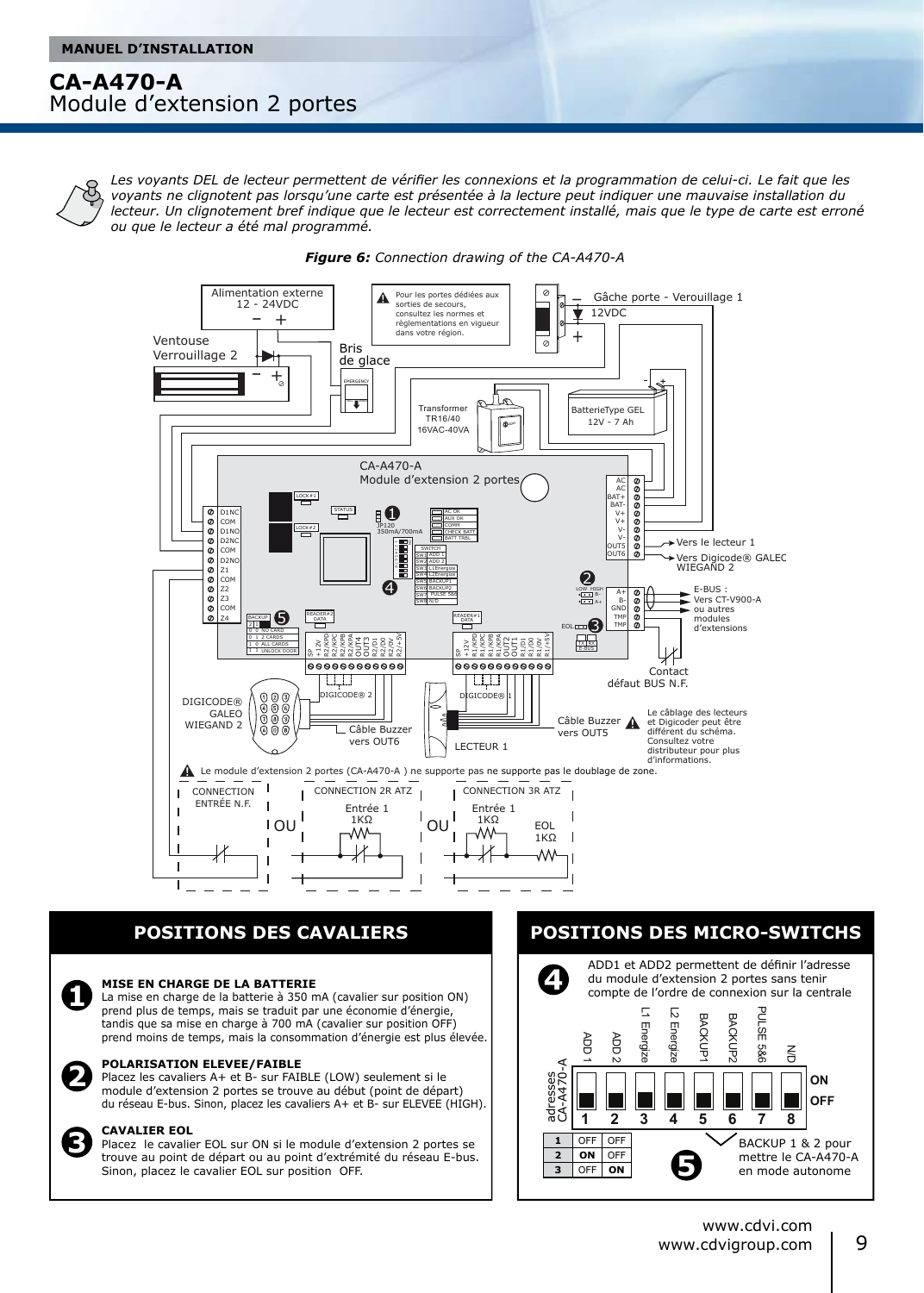**MANUEL D'INSTALLATION** 

| CA-A470-A |                             |  |
|-----------|-----------------------------|--|
|           | Module d'extension 2 portes |  |

#### **NOTES**

www.cdvi.com 10 www.cdvigroup.com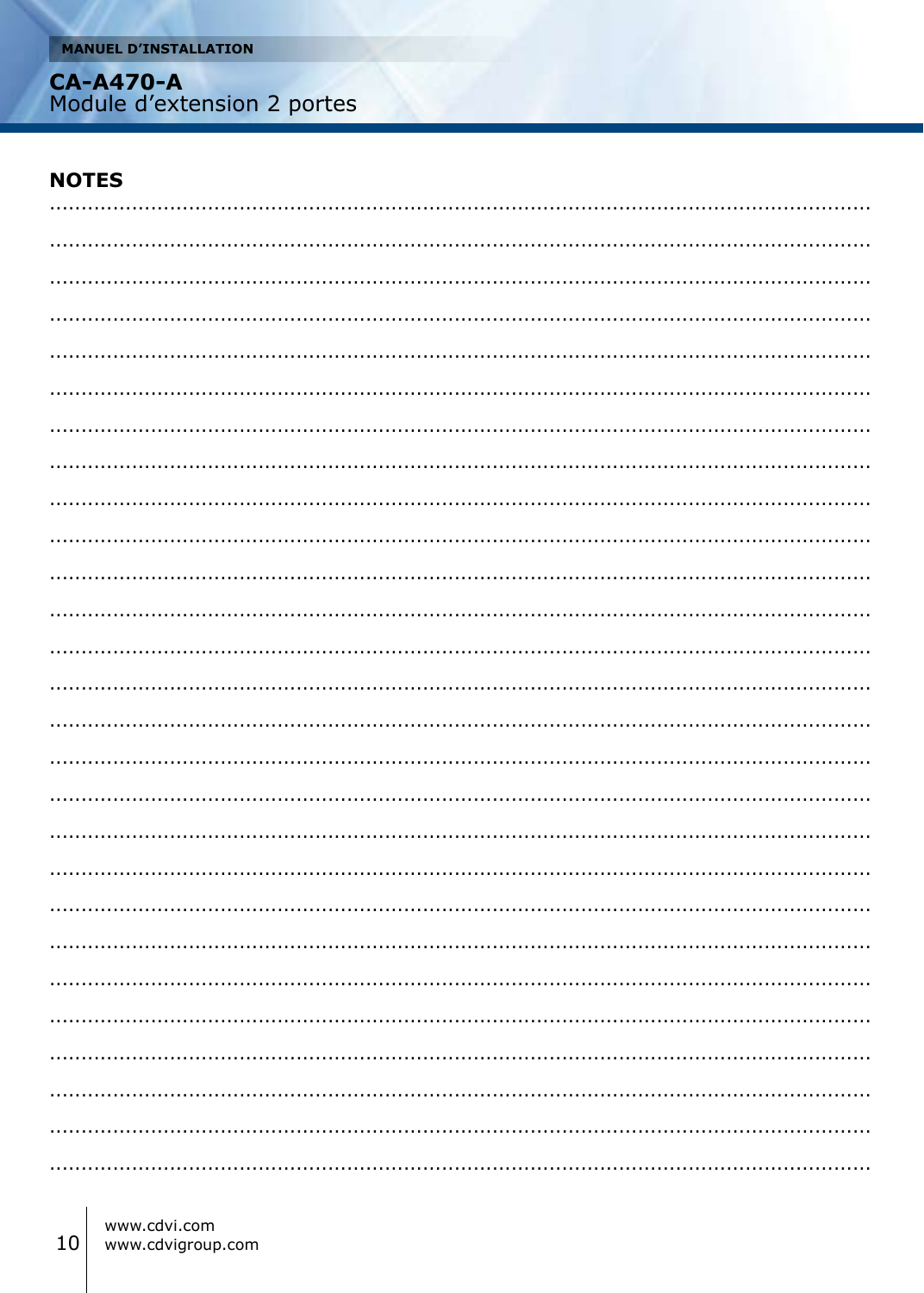#### **MANUEL D'INSTALLATION**

# CA-A470-A<br>Module d'extension 2 portes